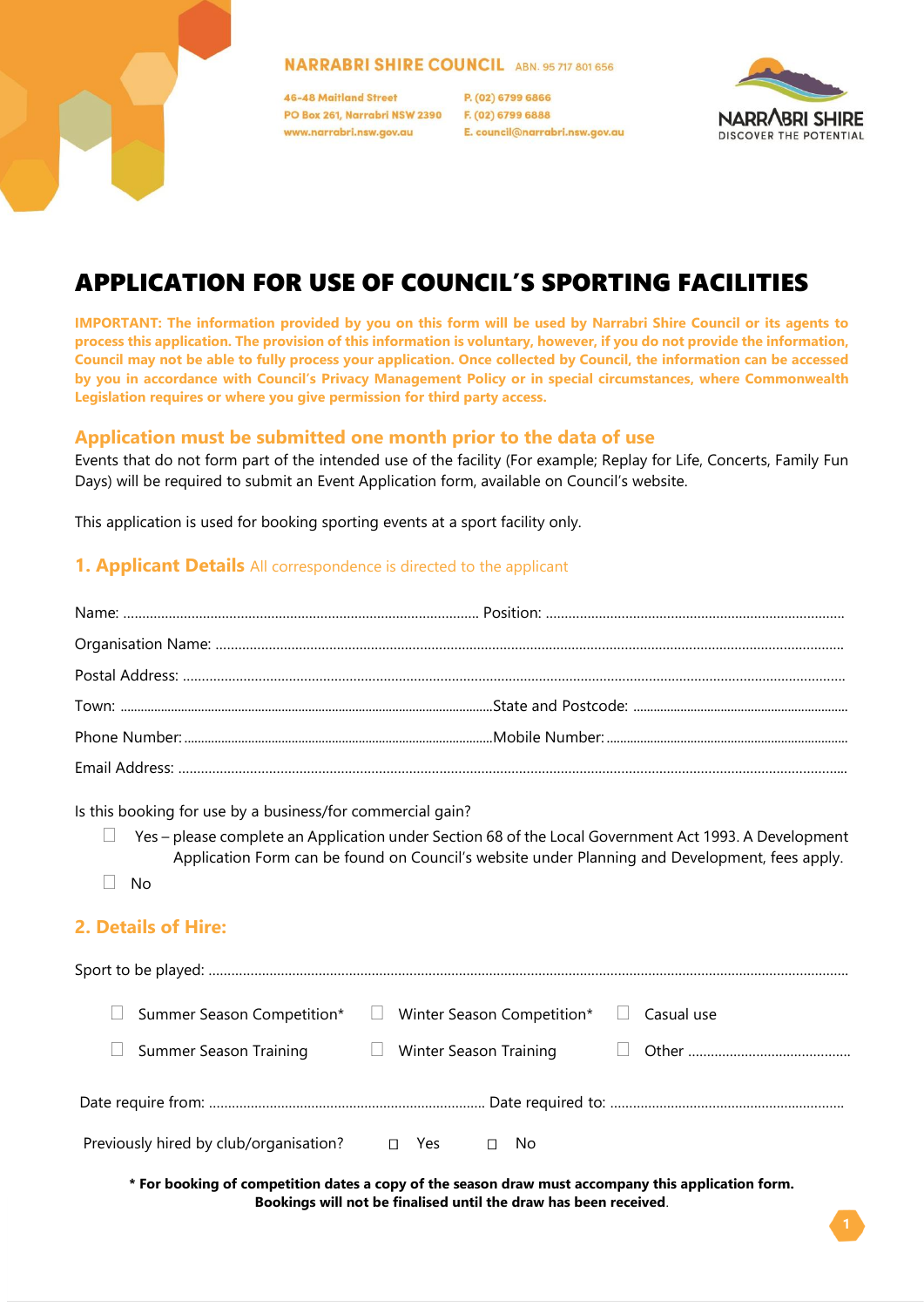| <b>Day</b>      | <b>Start Time</b> | <b>Finish Time</b> | Number of<br><b>Users</b> | <b>Facility</b><br>(please circle)                                                                                                                                                                                                                                                                                                                                           | <b>Purpose</b><br>(e.g. Training, Under 18s Training, Game) |
|-----------------|-------------------|--------------------|---------------------------|------------------------------------------------------------------------------------------------------------------------------------------------------------------------------------------------------------------------------------------------------------------------------------------------------------------------------------------------------------------------------|-------------------------------------------------------------|
| <b>Monday</b>   |                   |                    |                           | <b>NARRABRI</b><br>Cooma Oval<br><b>Gately Field</b><br>Dangar Park<br>Leitch Oval (#3) Hogan Oval (#2) Netball/Basketball Courts<br>Collins Oval (#1)<br><b>WEE WAA</b><br>Cook Oval (Main)<br>Cook Oval (Athletics)<br>Cook Oval (Soccer)<br>Dangar Park<br><b>BOGGABRI</b><br><b>OTHER:</b>                                                                               |                                                             |
| <b>Tuesday</b>  |                   |                    |                           | Jubilee Oval (Main) Jubilee Oval (#2)<br><b>NARRABRI</b><br>Cooma Oval<br><b>Gately Field</b><br>Dangar Park<br>Leitch Oval (#3) Hogan Oval (#2) Netball/Basketball Courts<br>Collins Oval (#1)<br><b>WEE WAA</b><br>Cook Oval (Main)<br>Cook Oval (Soccer)<br>Cook Oval (Athletics)<br>Dangar Park<br><b>BOGGABRI</b><br>OTHER:<br>Jubilee Oval (Main)<br>Jubilee Oval (#2) |                                                             |
| Wednesday       |                   |                    |                           | Cooma Oval<br><b>Gately Field</b><br><b>NARRABRI</b><br>Dangar Park<br>Collins Oval (#1)<br>Leitch Oval (#3) Hogan Oval (#2)<br>Netball/Basketball Courts<br><b>WEE WAA</b><br>Cook Oval (Main)<br>Cook Oval (Soccer)<br>Cook Oval (Athletics)<br>Dangar Park<br><b>BOGGABRI</b><br>OTHER:<br>Jubilee Oval (Main)<br>Jubilee Oval (#2)                                       |                                                             |
| <b>Thursday</b> |                   |                    |                           | <b>NARRABRI</b><br>Cooma Oval<br><b>Gately Field</b><br>Dangar Park<br>Collins Oval (#1)<br>Leitch Oval (#3) Hogan Oval (#2) Netball/Basketball Courts<br><b>WEE WAA</b><br>Cook Oval (Main)<br>Cook Oval (Soccer)<br>Cook Oval (Athletics)<br>Dangar Park<br><b>BOGGABRI</b><br>OTHER:<br>Jubilee Oval (Main)<br>Jubilee Oval (#2)                                          |                                                             |
| Friday          |                   |                    |                           | Cooma Oval<br><b>Gately Field</b><br><b>NARRABRI</b><br>Dangar Park<br>Leitch Oval (#3) Hogan Oval (#2) Netball/Basketball Courts<br>Collins Oval (#1)<br><b>WEE WAA</b><br>Cook Oval (Main)<br>Cook Oval (Soccer)<br>Cook Oval (Athletics)<br>Dangar Park<br><b>BOGGABRI</b><br>OTHER:<br>Jubilee Oval (Main)<br>Jubilee Oval (#2)                                          |                                                             |
| <b>Saturday</b> |                   |                    |                           | <b>Gately Field</b><br>Dangar Park<br><b>NARRABRI</b><br>Cooma Oval<br>Collins Oval (#1)<br>Leitch Oval (#3) Hogan Oval (#2) Netball/Basketball Courts<br><b>WEE WAA</b><br>Cook Oval (Main)<br>Cook Oval (Soccer)<br>Cook Oval (Athletics)<br>Dangar Park<br><b>BOGGABRI</b><br>OTHER:<br>Jubilee Oval (Main)<br>Jubilee Oval (#2)                                          |                                                             |
| <b>Sunday</b>   |                   |                    |                           | <b>Gately Field</b><br>Dangar Park<br><b>NARRABRI</b><br>Cooma Oval<br>Leitch Oval (#3) Hogan Oval (#2) Netball/Basketball Courts<br>Collins Oval (#1)<br><b>WEE WAA</b><br>Cook Oval (Main)<br>Cook Oval (Soccer)<br>Cook Oval (Athletics)<br>Dangar Park<br><b>BOGGABRI</b><br>OTHER:<br>Jubilee Oval (Main) Jubilee Oval (#2)                                             |                                                             |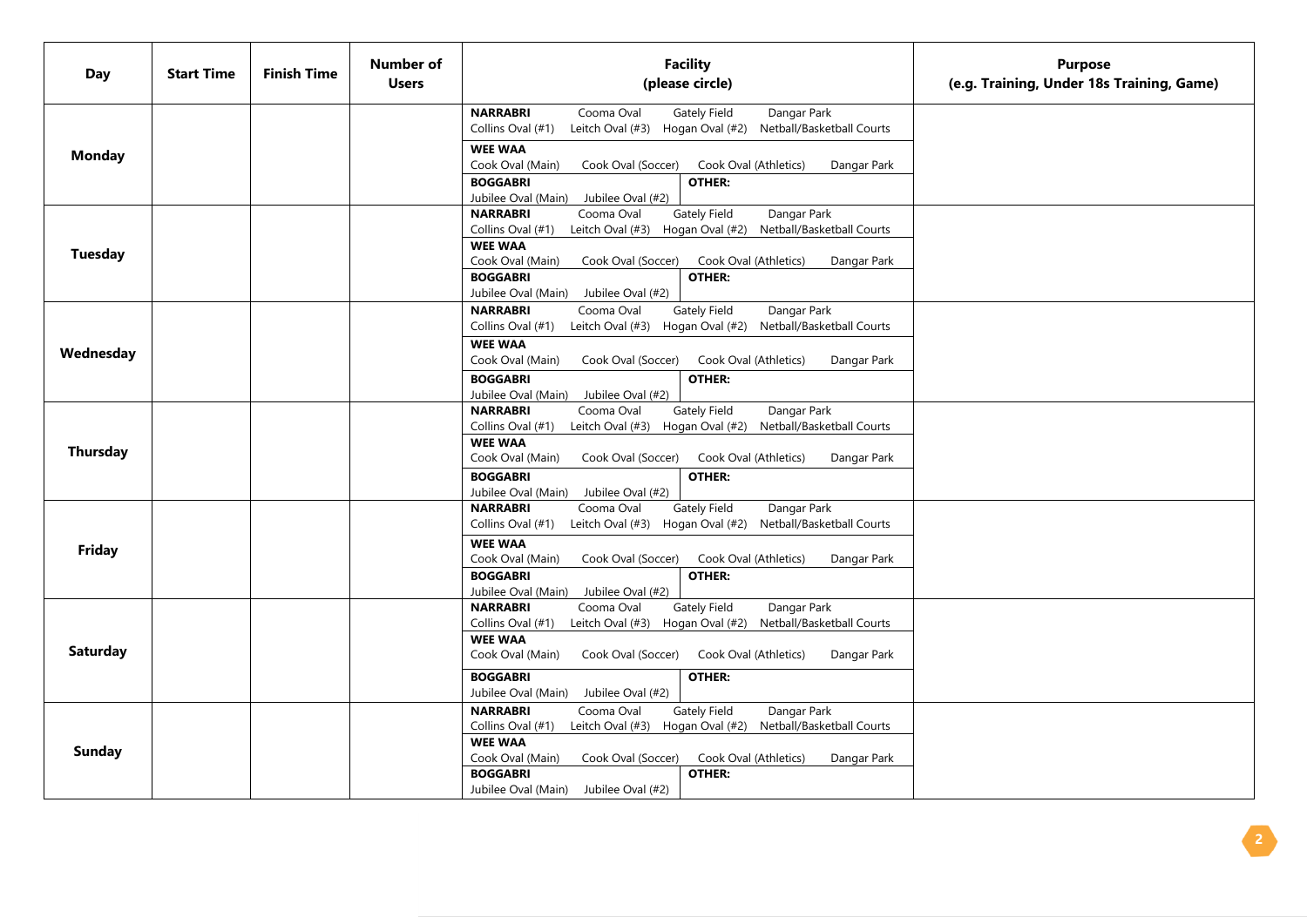

### **3. Additional Requirements**

 $\blacksquare$ 

\* 'Reference' relates to the applicable section/sub-section of the Community Facility Standard Conditions of Use Policy.

^ Charges apply- Council's Fees and Charges can be found on the website at: [http://www.narrabri.nsw.gov.au/fees](http://www.narrabri.nsw.gov.au/fees-and-charges-1039.html)[and-charges-1039.html](http://www.narrabri.nsw.gov.au/fees-and-charges-1039.html) (refer to current financial year)

| <b>Additional Requirements</b>                                                                                                                                                                             | <b>*Reference</b><br><b>Please Tick</b> |            |  |                |  |
|------------------------------------------------------------------------------------------------------------------------------------------------------------------------------------------------------------|-----------------------------------------|------------|--|----------------|--|
| Do you propose to use toilets, showers, canteen, dressing sheds, gates etc?                                                                                                                                | 8, 9.a,c,q                              | Yes        |  | No             |  |
| Access options:<br>I already have keys and can access the facilities myself                                                                                                                                |                                         | Yes        |  | <b>No</b>      |  |
| I do not have keys and require Council to unlock the facilities inside<br>$\bullet$                                                                                                                        |                                         | Yes        |  | <b>No</b>      |  |
| Council's hours of Monday to Friday 7:00am-4:00pm<br>I do require keys for use outside Council's hours of Monday to Friday<br>$\bullet$<br>7:00am - 4:00pm? ^Please complete an Access Authorisation Form. |                                         | Yes        |  | <b>No</b>      |  |
| Do you propose to display advertising boards/banners?                                                                                                                                                      | 10                                      | Yes        |  | N <sub>o</sub> |  |
| Will alcohol be sold, supplied or consumed?                                                                                                                                                                | $\overline{9}$                          | Yes        |  | <b>No</b>      |  |
| If yes, have you obtained permission from Council and permit from Licensing<br>Court NSW?                                                                                                                  | 9 <sub>h</sub>                          | Yes        |  | <b>No</b>      |  |
| Will there be use of PA systems or loudspeakers?                                                                                                                                                           | 1.s                                     | <b>Yes</b> |  | <b>No</b>      |  |
| Will you be using the Facility Canteen?                                                                                                                                                                    |                                         | Yes        |  | No.            |  |
| Do you propose to sell food via Facility Canteen?                                                                                                                                                          | 9                                       | Yes        |  | <b>No</b>      |  |
| Do you propose to erect portable structures?<br>(temporary shade structures or the like)<br>If yes, a site map of location/s must be supplied to Council.                                                  | 1.r                                     | Yes        |  | <b>No</b>      |  |
| ^Do you require the use of flood lights?<br>For Narrabri facilities, please complete Application for SMS Code for Sporting<br>Facility Lighting.                                                           | $\overline{7}$<br>7.e                   | Yes        |  | N <sub>o</sub> |  |
| For Boggabri and Wee Waa Facilities:                                                                                                                                                                       | 7.f                                     |            |  |                |  |
| Time off:<br>Time on:                                                                                                                                                                                      |                                         |            |  |                |  |
| Do you require field line marking?<br>Date preferred to be marked by:                                                                                                                                      | 6                                       | Yes        |  | <b>No</b>      |  |
| Do you require goal posts to be erected?<br>Note: Goal posts will only be erected or removed at the start of and at transition<br>of the particular sport and season.                                      | 6                                       | Yes        |  | <b>No</b>      |  |